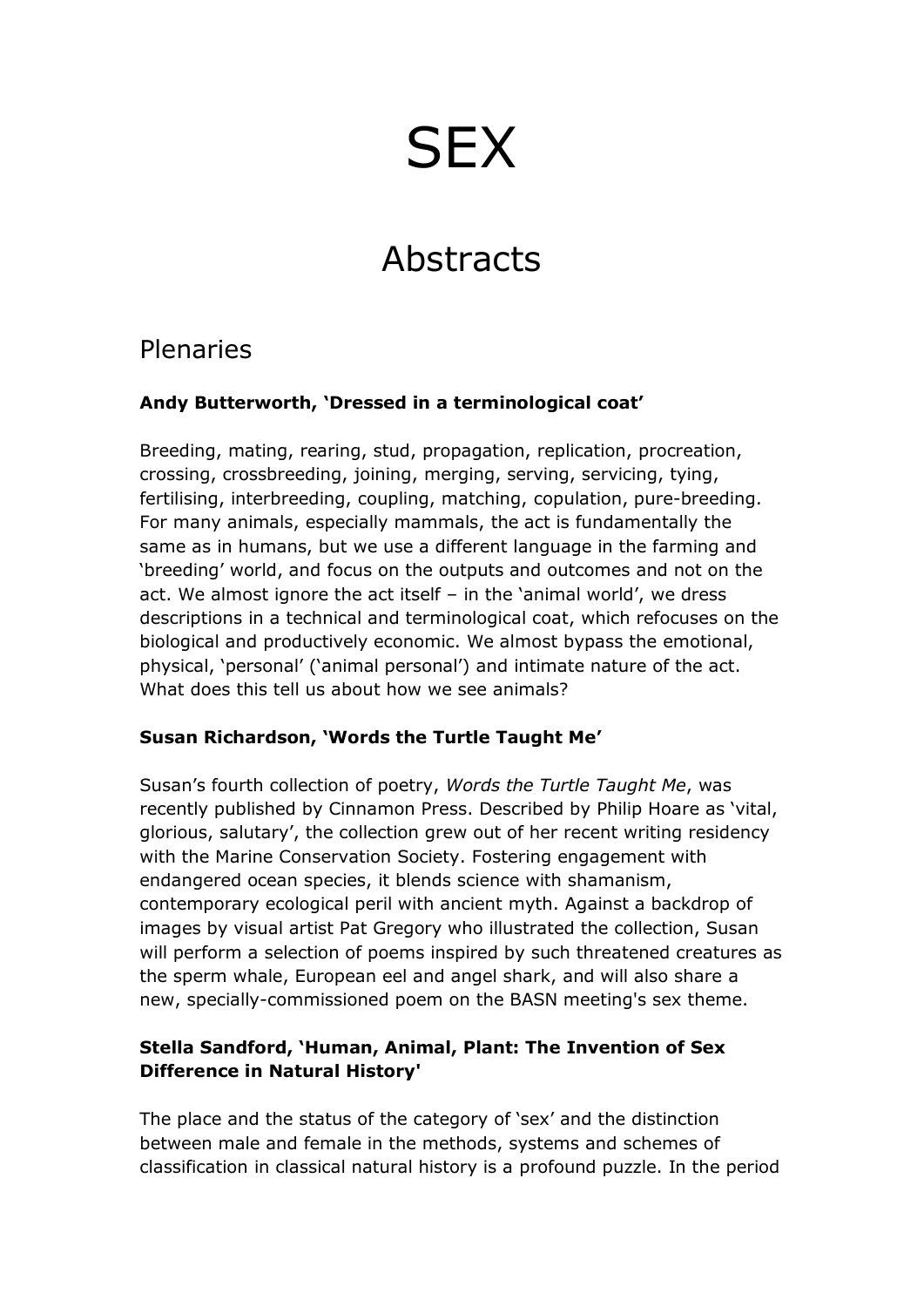during which all other aspects of classificatory systems and methods were being contested and intense debates over classificatory methods were based on fundamental disagreements, all authors seemed to have at least one thing in common: the presumption of a category of sex or the a priori division of sex as a significant feature of all classificatory schemes and systems. While all other aspects of any given classificatory scheme or system were subject to robust analysis and criticism and required reflective justification, the a priori division of sex seemed to enjoy a theoretical free pass, as if its terms were so obvious as to need no justification or theoretical reflection.

But is it so obvious that the division of sex in human beings and other animals is the same as the division of sex in plants which is quite as often intra-individual as it is distributed across individuals, and where plants may have multiple 'genital organs', in multiple arrangements of male and female? In this paper I will explore the hypothesis that the history of the 'sexual theory' in botany is not the discovery of what is now treated as an obvious fact (sex difference across the whole range of living beings), but rather a history of significant conceptual change – the development of a generic concept of sex which could apply across the board to humans, animals and plants. I will ask: what are the consequences of the deployment of this generic concept of sex for studies that seek to respect the specificity of animal being? Is a nonanthropomorphic idea of animal sex possible?

#### **Karl Steel, 'Crawling Matter: Spontaneous Generation from the Ancients to the Moderns'**

Normative models of reproduction tend to hold that like generates like: horses give birth to horses, dogs to dogs, humans to humans, in a process the generates both the similarity and the minimal difference necessary for a lineage. Spontaneous Generation, by contrast, produces life not from parentage, but from disorder: flies from rotting flesh, eels from horse's hair, and so on. My talk will explore this discredited natural science as an opportunity imagine a strange vitality, without spirit, genealogy, or reproduction. Spontaneous generation challenges God's creative monopoly, divisions between agent and object, spirit and matter, father and mother, and information and form.

## Panel Papers

#### **Sarah Bezan, 'Speculative Sex: Queering Origin Stories in Larissa Lai's** *Salt Fish Girl***'**

As a work of ecofeminist science fiction set in a futuristic Canadian Pacific Northwest, Larissa Lai's *Salt Fish Girl* (2002) challenges a regime of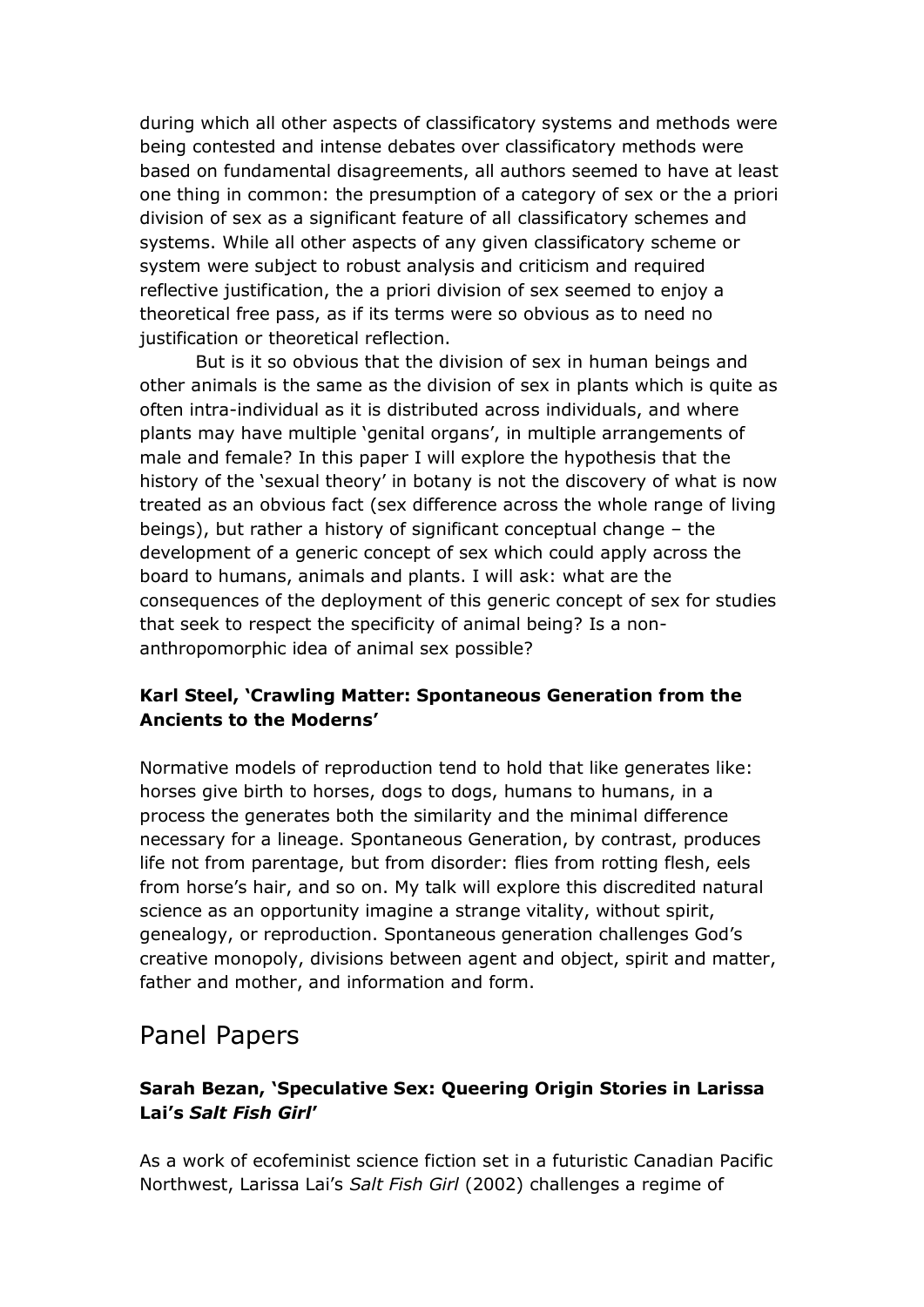biotechnological power through what I term "speculative sex." In opposition to cloning programs that produce genetically engineered human-animal hybrids, Lai's novel explores how lesbian sexuality inspires immaculate conceptions. While one of the two protagonists in the novel is conceived when her mother comes into contact with a durian fruit, Evie (a bioengineered human-carp clone) and her lover Miranda create a baby and give birth in the water amidst the "tiny silver scales" and interlocking coils of their tails. These immaculate conceptions challenge Chinese-Canadian mythologies of origin stories, as scholars Paul Lai, Libe Garcia-Zarranz, and Malissa Phung have suggested in their work on Chinese migration narratives. However, I argue further that Lai's novel advances an alternative conception of life itself, in which the origins of the human and nonhuman animal are "queered" through the intermingling of fish and flesh. I therefore argue that "speculative sex" reshapes the genre of speculative science fiction by imagining a future of life beyond biotechnological intervention. Steeped in a deep past of shared humananimal origins, the female human-animal-vegetal hybrids of Lai's novel overturn heteronormative and anthropocentric conceptions of the origins of life in an age of impending ecological collapse and biotechnological domination

#### **Julien Dugnoille, 'Animal Desires: Revitalising socio-biological and evolutionary theories on animal sexualities with accounts of nonhuman animals seeking consortship for pleasure'**

The recognition of non-normative individual desires and their pursuit beyond the human world is of great interest to the general public. However, for decades, biologists, anthropologists and psychologists have suppressed inconvenient evidence of homosexual behaviour among the human and nonhuman animals they observed. We argue that sexual behaviours in nonhuman animals should not only be answered in terms of socio-biological and evolutionary benefits for a species, but also by looking at the hedonistic benefit individual animals derive from engaging in non-normative forms of sexual consortship. While it is widely accepted that human animals engage in non-reproductive sex for the pursuit of individual pleasure and/or as a result of intersubjective attraction with another being, regardless of gender, sex, age, ethnicity, this is hardly ever explored in the case of nonhuman sexuality, let alone in terms of a deliberate choice for same-sex conspecifics. We argue that there is scope to revitalise these evolutionary and socio-biological theories with a hedonistic approach to animal sexuality whereby sex encounters are motivated by intentional individual desires for specific kinds of consortship. Our understanding of sexuality is polymorphous and plural. Building on Dugnoille (2005) and Mc Loughlin (2015)'s track-record of theorizing and publishing on 'desire' and queer animals, we contend that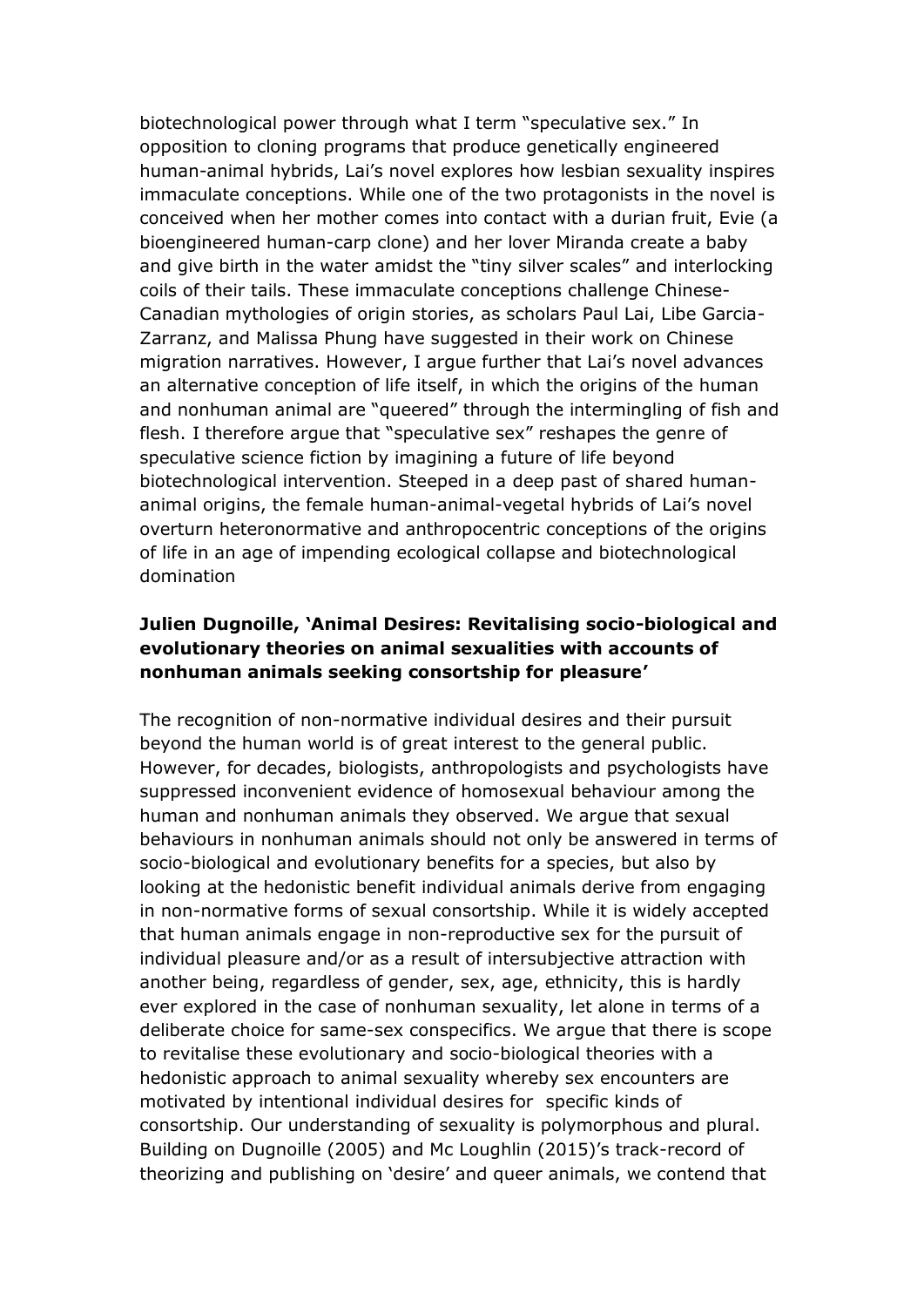desire implies autonomy of action, agency to respond as well as to initiate, intentionality to choose, emotionality as a guiding force and contributes to an overall recognition of individuality and personhood. We argue that homosexual encounters among nonhuman animals are, as is the case among human animals, not only either dysfunctional or functional, but also pleasure-seeking pursuits of a desiring nonhuman subject.

#### **Jessica Eisen, 'Beyond the "Private" Farm: Law and Sexual Force in North American Dairying'**

Sexuality and reproduction epitomize the "private" within the classical legal distinction between a "public sphere" of legal and political life, and a "private sphere" of family and interpersonal relations. Feminist legal theorists have fought to break down this public/private dualism as both misleading and pernicious—as wrongly disguising the role that law plays in shaping ostensibly "private" spaces and relations, and as concealing the violence and force (including sexual force) that is authorized by and within the "private" sphere. For animals, we have not yet developed an account of the operation of legal force in defining the "private" spheres of animal sexuality, reproduction, and kinship. For agricultural animals, violence and force at the hands of human bearers of private property rights are the defining features of sexual, reproductive and kinship relations. Contrary to pervasive descriptions of animal agriculture as a field characterized by *lack of law*, this presentation will build upon feminist and critical theory in arguing that law fundamentally enables and shapes the use of sexual force in the farming context. Sexual and reproductive control of dairy cattle on contemporary Canadian and American farms will form the central case study.

#### **Greg Garrard, 'Being Zoo: Bestial Humans and Sexual Animals'**

Following a period of liberalisation in the 1960s and 1970s, sex with animals is being gradually re-criminalised: Germany has recently banned 'actions alien to the species', while Sweden will enact a law against 'bestiality' in January 2014. Reports of the debates construct zoophiles as sexually 'predatory' (itself a zoomorphic term) and the animals involved as innocent 'victims'. Because in all these countries *cruelty* to animals is already illegal, however, it can only be zoophilic desire as such that is abominable. Moreover, sexual interaction with animals is fundamental to the workings of the intensive meat industry, so the laws have had to frame the bans carefully specifying, as best they can, erotic intention. The arguments in favour of criminalisation equivocate intriguingly between the older, anthropocentric stigmatisation of 'bestiality' and newer rhetorics of animal welfare and rights. Meanwhile, queer ecocriticism and critical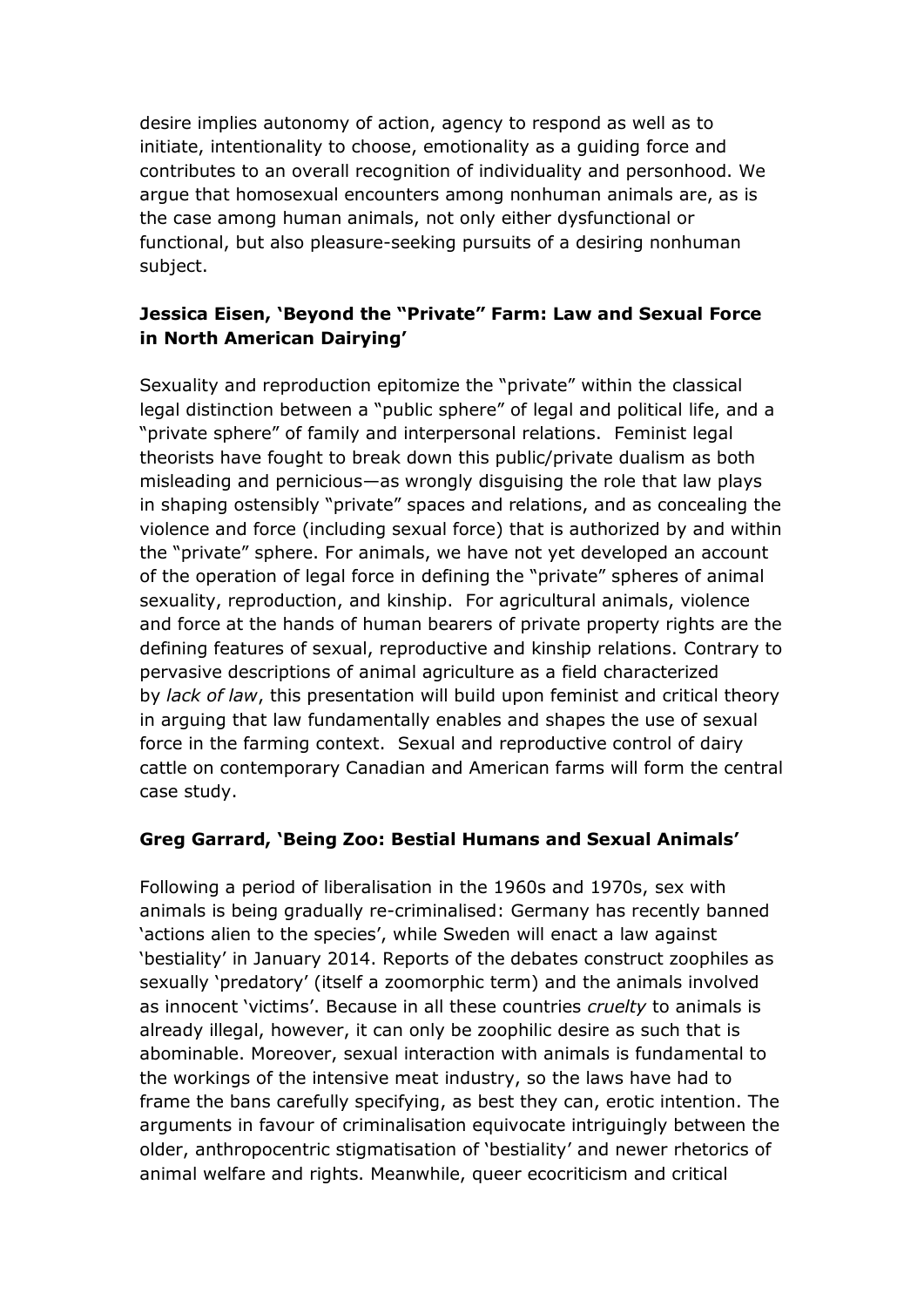animal studies have re-evaluated animal sexuality, questioning the supposed sexual 'innocence' of animals. 'Being Zoo' will engineer a collision between the new laws against zoophilia and the celebration of queer eroticism among animals, taking in such literary and cinematic representations of zoophilia as Robinson Devor's *Zoo*, Marian Engel's *Bear* and Peter Goldsworthy's *Wish*.

#### **André Krebber, 'Making Species: Sexual Attraction and Animal Agency'**

My paper offers a rereading of Darwin's theory of mate choice from *Selection in Relation to Sex* (1871) that evinces sexual attraction as an expression of aesthetic, historical animal agency. With his process of sexual selection, Darwin tried to explain morphological adaptations that he found unaccountable for as improving chances of survival on grounds of natural selection. A particularly famous example are the feathers in the tails of peacocks, that were seen as even detrimental to their survival, since they interfere with their ability to flee from danger. Considering moreover the stark differences in appearance between sexes of many species, Darwin argued that a combination of aesthetic female preferences and male-to-male competition would be responsible for the evolutionary development of such morphological features as the peacock's tail. By tying the evolution of animal forms to the sexual attraction of individuals in this way, I argue, animals exert an influence over the historical development of their species that manifests in their aesthetic features – from the morphology of species to behaviors in courtship. Thereby, sexual attraction stands for an active aesthetic engagement of animals with their world, through which animals if not necessarily instrumentally but nevertheless historically shape their future.

#### **Ina Linge, 'Queering Butterflies: Magnus Hirschfeld, Richard Goldschmidt, and the relationship between sexology and zoology'**

Current scholarship about the history of sexology is experiencing a turning point. Until very recently, the dominant assumption was that sexology around 1900 existed as a medical field of knowledge. Recent scholarship, however, has shown that sexologists came from a variety of scientific and non-scientific backgrounds and drew on methodologies and sources from a variety of disciplines, including classical literature, anthropology, and zoology. The relationship between sexology and zoology, in particular, is under-researched, despite the fact that almost every sexologist was either trained as a zoologist (Alfred Kinsey), drew heavily on zoological research (Magnus Hirschfeld), or made metaphorical use of animal life (Karl Heinrich Ulrichs). In this paper, I want to investigate the scholarly exchange between the German zoologist and geneticist Richard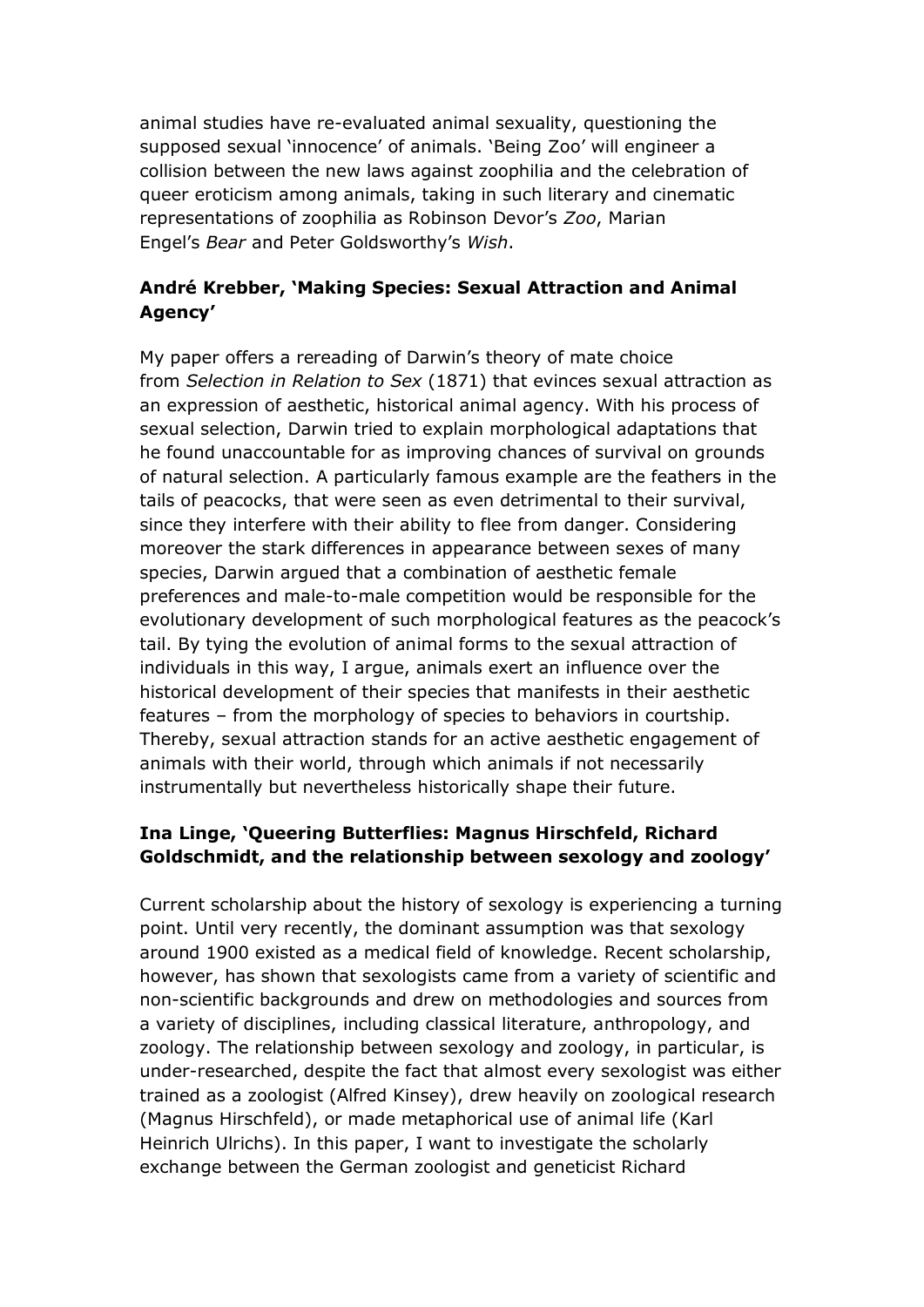Goldschmidt (1878–1958) and Magnus Hirschfeld (1868–1935), one of the founders of German sexology. Goldschmidt's work on butterfly crossbreedings and his resulting theories about intersexuality were foundational to Hirschfeld theory of sexual intermediacy. Goldschmidt, in turn, named one of his most influential monographs after Hirschfeld's concept. This paper asks: what are the consequences of this convergence of theories of butterfly sex and human sex variation? What are the wider repercussions of this convergence, beyond the scientific, for example: what are the implications for sexual politics in Weimar Germany?

#### **Zoé Marty, 'Animals as lovers: Bestiality and the Salon in 19th-Century France'**

In the nineteenth century, theories of evolution and the growing paradigm of the "femme fatale" considered women's sexuality as a primitive impulse, linked to the wild world. In the context of the official exhibitions of the "Salon", these ideas were attested through different kinds of sculptures and paintings, depicting a wide range of erotic encounters between women and animals. This paper seeks to show how artists started expanding the visual possibilities of these relationships, by analyzing their iconographical particularities, focusing on the dialectic of consent expressed in the works, and their reception by the public at the time. From the scandals of James Pradier's *Satyr and Bacchant* (1834, Musée du Louvre), and Emmanuel Frémiet's first *Gorilla Carrying off a Negress* (1859, lost plaster), to the academic works of Léon Riesener and William Bouguereau, this paper will explore the importance of animals in the representation of the fantasy of a decadent feminine sexuality, alternating between abductions, playful tenderness, sensuality and tragic treasons.

#### **Shona McCombes, 'Wild sex: impotence, excess and the biopolitics of species conservation'**

This paper will dwell on the sex lives of two endangered species living in very different spaces in Scotland today, aiming to illuminate a network of biopolitical relations between animal sex, species conservation, and national mythmaking. First, an enclosure at Edinburgh zoo, where two pandas have become part of the fabric of Scotland's public sphere. As a node in China's international strategy of "panda diplomacy", the animals' notoriously apathetic attitude to mating inspires erotic innovations like panda viagra and panda pornography, as nations compete to successfully produce a cub. Panda sex is incessantly incited, under constant scientific and public surveillance. Next, to the sparse landscape of the Highlands to meet a more elusive creature, the Scottish wildcat, rarely caught under a human gaze. If the panda's sexual problem is impotence, the wildcat's is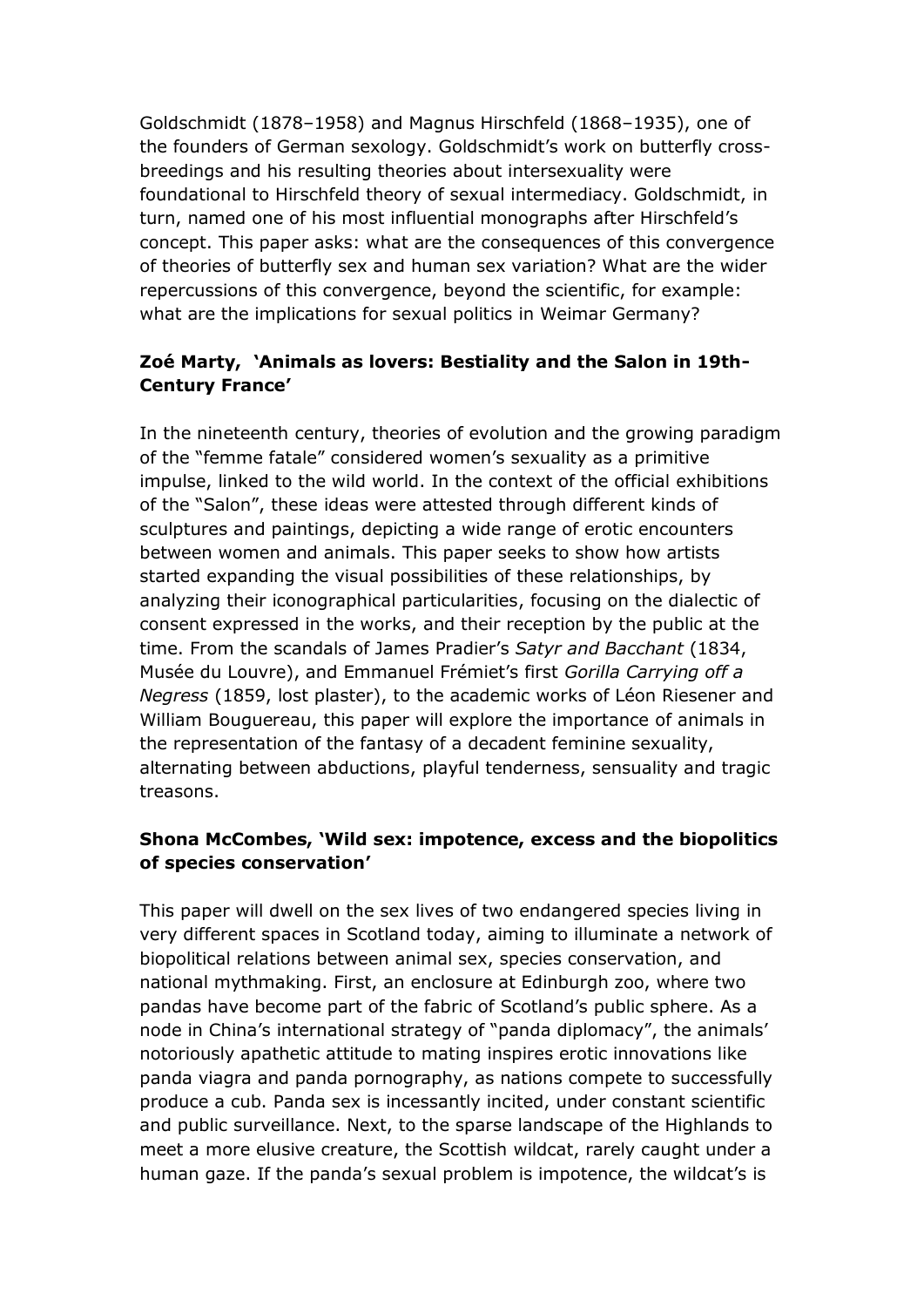excess: the species is dying out by "genetic pollution", its genes watered down through interbreeding with domestic and feral cats. Competing conservation organisations struggle to define the boundaries of the species: if it looks like a wildcat and acts like a wildcat, is it a wildcat? Or do we need genetic tests and reproductive interventions to preserve its purity? The wildcat's unruly sex life, and the gendered, racialized stories that circulate around it, express the tensions of Scotland's precarious selfimage. The paper will explore two main questions: what relations between nature, technology and politics are at stake in these opposing modes of reproductive regulation? How are national identities articulated through, imposed upon, and disrupted by the sex lives of endangered species?

#### **Reuben Message, ''A plan that seems almost miracle-working': Reproducing fish and social relations in the Scottish Borders'**

The first significant and documented programme of breeding salmonids in Britain took place in Dumfriesshire in the 1830s. Its key innovation was the use of 'artificial fecundation', or the manual extrusion and mixing of fish 'milt' and 'roe', and the subsequent incubation and hatching of the fertilised eggs. While this 'artificial reproductive technology' would become famous as a potential source of food and means of restocking rivers with fish, its original purpose in the Scottish borders was more specific: it was deployed as a technique for resolving an apparently intractable controversy in natural history. This involved debate as to whether a particular small species of fish actually existed, or whether it was merely a juvenile form of salmon. Involving some of the great naturalists and literary minds of the era, the disagreement was largely settled by a gamekeeper named Shaw, whose deployment of the techniques of 'fish culture' was astute – as was, most importantly, his careful use of the rhetoric of empiricism as he responded to his 'scientific' detractors. This story of the reproduction of fish was therefore at the same time a story of the reproduction of social relations at a time of societal change.

#### **Mario Ortiz-Robles, 'Freud's Vulture'**

Freud's interpretation of Leonardo's childhood phantasy in which a bird of prey visits him in his cradle and introduces its tail into his mouth famously revolves around a mistranslation of *nibio* or *nibbio* (Italian for kite) as vulture (*Geier* in German). In Freud's reading, the bird in Leonardo's cradle phantasy stands as a figure for his androgynous mother and provides evidence for Leonardo's "passive" homosexuality. He bases this reading on two kinds of evidence: the hieroglyph for the Egyptian word for mother *mut*, which represents a vulture, not a kite, and the "hidden bird" in Leonardo's painting of Saint Anne, which, if it is a bird at all, is a vulture, not a kite. Freud connects Leonardo's fantasy with the latter's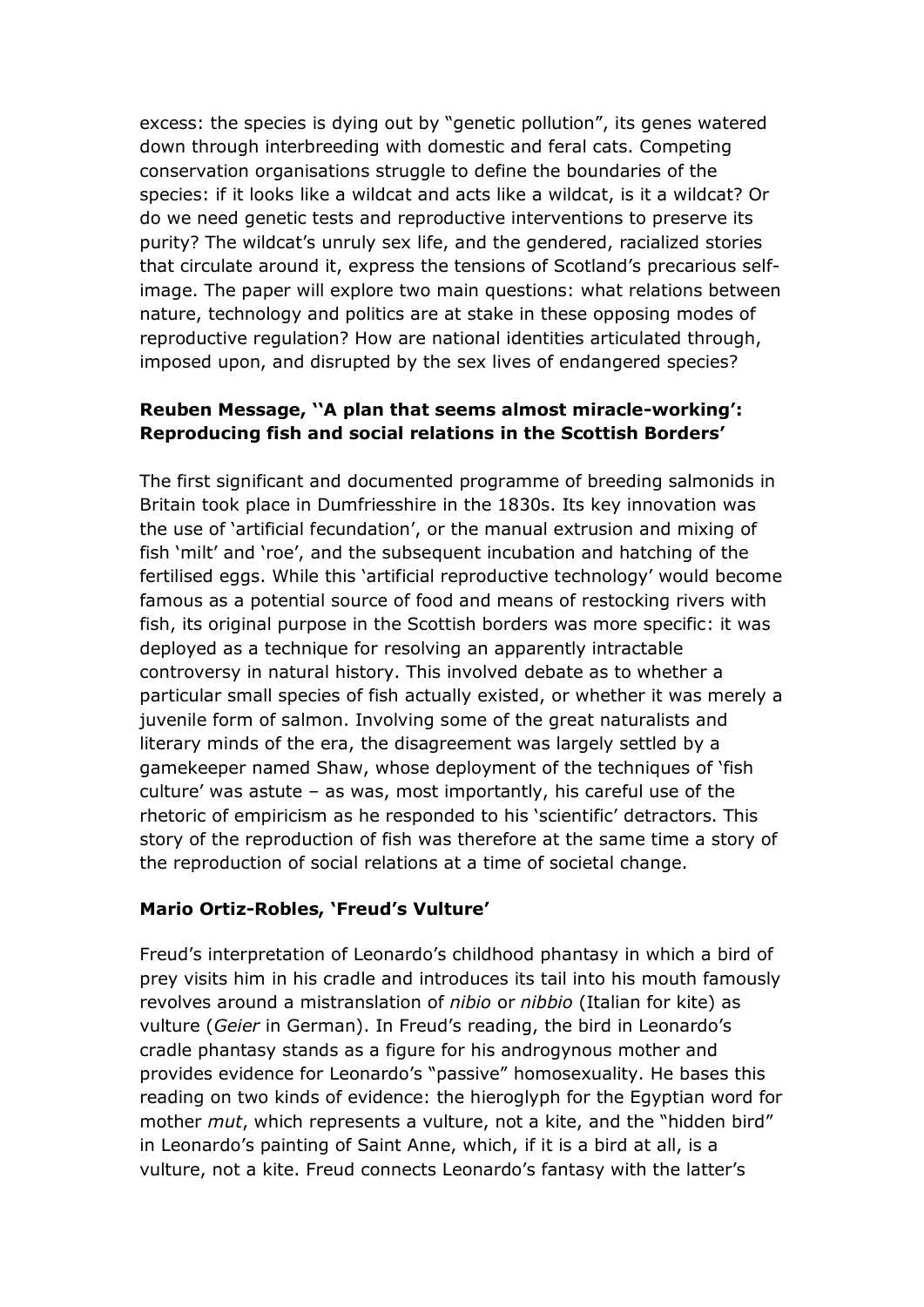work on the flight of birds, but pays little attention to the fact that Leonardo sketched kites, not vultures. Critics have long pointed to Freud's mistaken use of the figure of the vulture to disqualify his interpretation of Leonardo's homosexuality, but what if we were to take Freud's mistake as an invitation to view human sexuality from the perspective of the vulture as an animal rather than as a symbolic key for uncovering "aberrant" or non-normative human sexuality? This paper takes Freud's vulture out of its strictly psychoanalytic context to consider what animal studies can contribute to the study of "unnatural" sex. Sometimes a vulture is just a vulture.

## Biographies

## Plenaries

**Andy Butterworth:** After graduation, Andy was a practitioner in mixed veterinary practice in Scotland (3 man rural farm practice, 1992 - 1994) and in Berkshire (16 man mixed and equine practice, 1994 - 1998). He carried out farm animal and companion animal clinical work, (and in practice in Scotland - wildlife clinical work related to birds and marine mammals). In Scotland he was an OVS (Official Veterinary Surgeon) carrying out statutory disease work and meat hygiene duties, and came to the vet school at Langford from veterinary practice to carry out production, pathology, and welfare research in the Division of Farm Animal Science. Andy has researched, and published on poultry production disease and pathology, cattle disease, and assessment methods in pigs, cattle, poultry and wild animals. He is recognised at a national and international level for work on animal production, animal ethical and animal use and abuse issues, and animal welfare assessment systems. He contributes to government committees, including EFSA and FAWC, international meetings, collaborative international research, work on standards and international legislation in animal production and also provides training in the UK, Europe and Internationally in areas of animal welfare during production and animal use. Andy is a Member of the EFSA Animal Health and Welfare Panel; Member of FAWC (Farm Animal Welfare Committee); a RCVS (Royal College of Veterinary Surgeons) Recognised expert in Animal Welfare, Ethics and Law; and is editor in Chief of the Elsevier Journal; *Veterinary and Animal Science.*

**Susan Richardson** is a poet, performer and educator whose fourth collection of poetry, *Words the Turtle Taught Me*, has just been published by Cinnamon Press. Themed around endangered marine species, it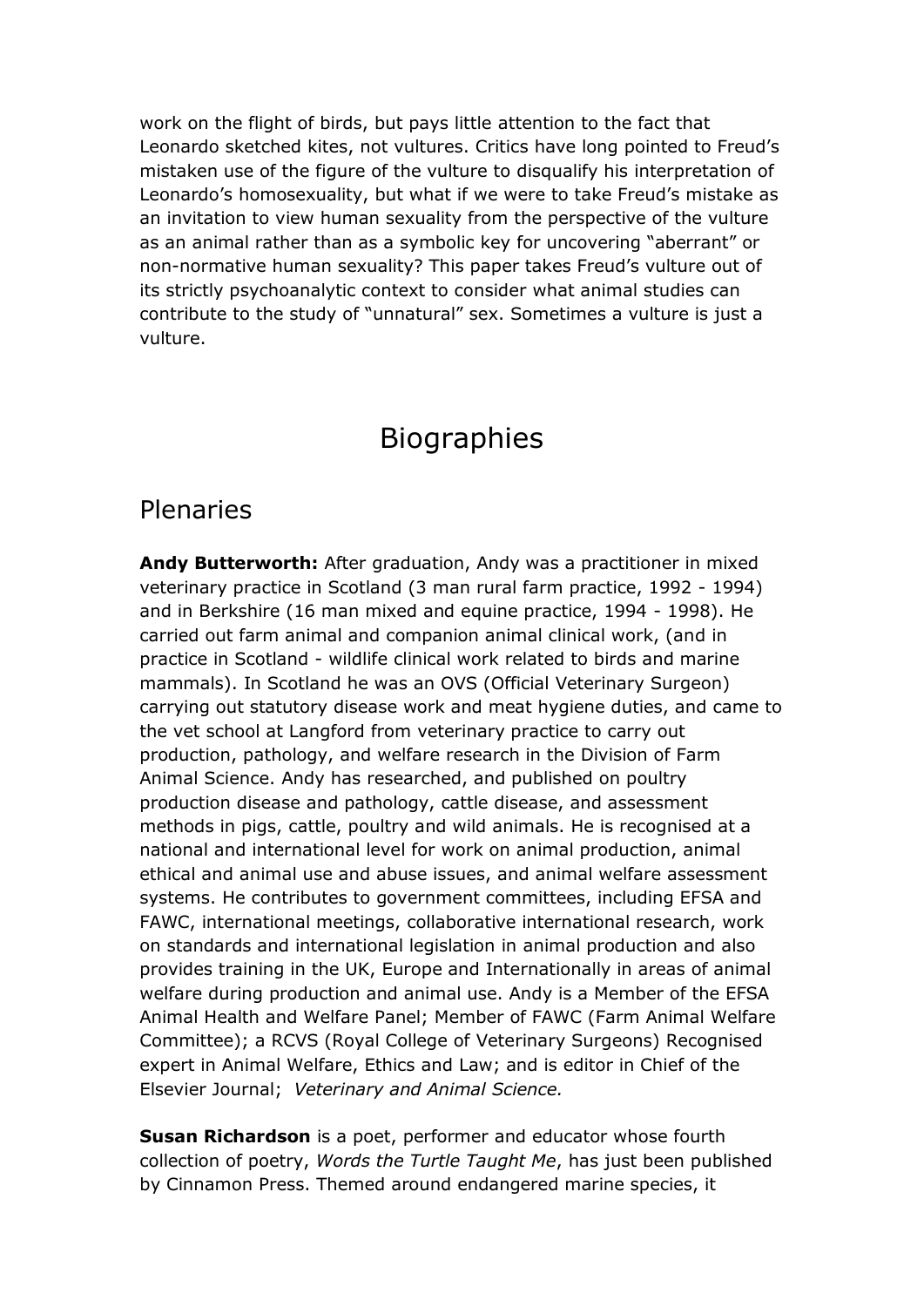evolved from her recent residency with the Marine Conservation Society. Her previous three collections include *Creatures of the Intertidal Zone* (2007), inspired by her own, and others', journeys through the increasingly fragile Arctic environment, and *skindancing* (2015) which explores human-animal metamorphosis and our intimacy with, and alienation from, the wild and our animal selves. In addition to her ongoing residency with The British Animal Studies Network, Susan is also currently poet-in-residence with the global animal welfare initiative, World Animal Day. She has performed her work at festivals from Hay to Adelaide, for organisations such as WWF and Friends of the Earth, on BBC 2, Radio 4 and at universities both nationally and internationally. She co-edits *Zoomorphic*, the digital literary magazine that publishes work in celebration and defence of wild animals. For further information, please visit www.susanrichardsonwriter.co.uk

**Stella Sandford** is Professor of Modern European Philosophy in the Centre for Research in Modern European Philosophy at Kingston University, London. She is the author of *Plato and Sex* (Polity, 2010), *How to Read Beauvoir* (Granta/Norton, 2006) and *The Metaphysics of Love: Gender and Transcendence in Levinas* (Athlone/Continuum, 2000). She is co-editor (with Mandy Merck) of *Further Adventures of the Dialectic of Sex: Critical Essays on Shulamith Firestone* (Palgrave Macmillan, 2010) and (with Peter Osborne) *Philosophies of Race and Ethnicity* (Continuum, 2002). She is a long-standing member of the *Radical Philosophy* editorial collective and a member of the executive committee of the UK Society for Women in Philosophy. Her current research project is 'Sex Division in Natural History' and tests the hypothesis that the category of sex and the two terms which fall under it – male and female – occupy a peculiar and anomalous position in the methods, schemes and systems of classification in the great natural histories from the late-sixteenth to the early nineteenth centuries. She received a Major Research Fellowship from the Leverhulme Trust in 2017 to undertake this research.

**Karl Steel** is Associate Professor of English at Brooklyn College and the Graduate Center, CUNY. The author of *How to Make a Human: Animals and Violence in the Middle Ages* (The Ohio State University Press, 2011), his most recent work includes the medieval chapter to the *Cambridge Companion to Literature and the Posthuman* and the entry on the Friar's Tale in the *Open-Access Guide to the Canterbury Tales*. Forthcoming articles will be on white supremacist misappropriations of Vikings, Margery Kempe's vegetarianism, and disability and nonhuman gestures in Insular hagiography. His next book, *Medieval Nonhumanisms: Sympathy, Edibility, and Helplessness*, will be coming out with the University of Minnesota Press.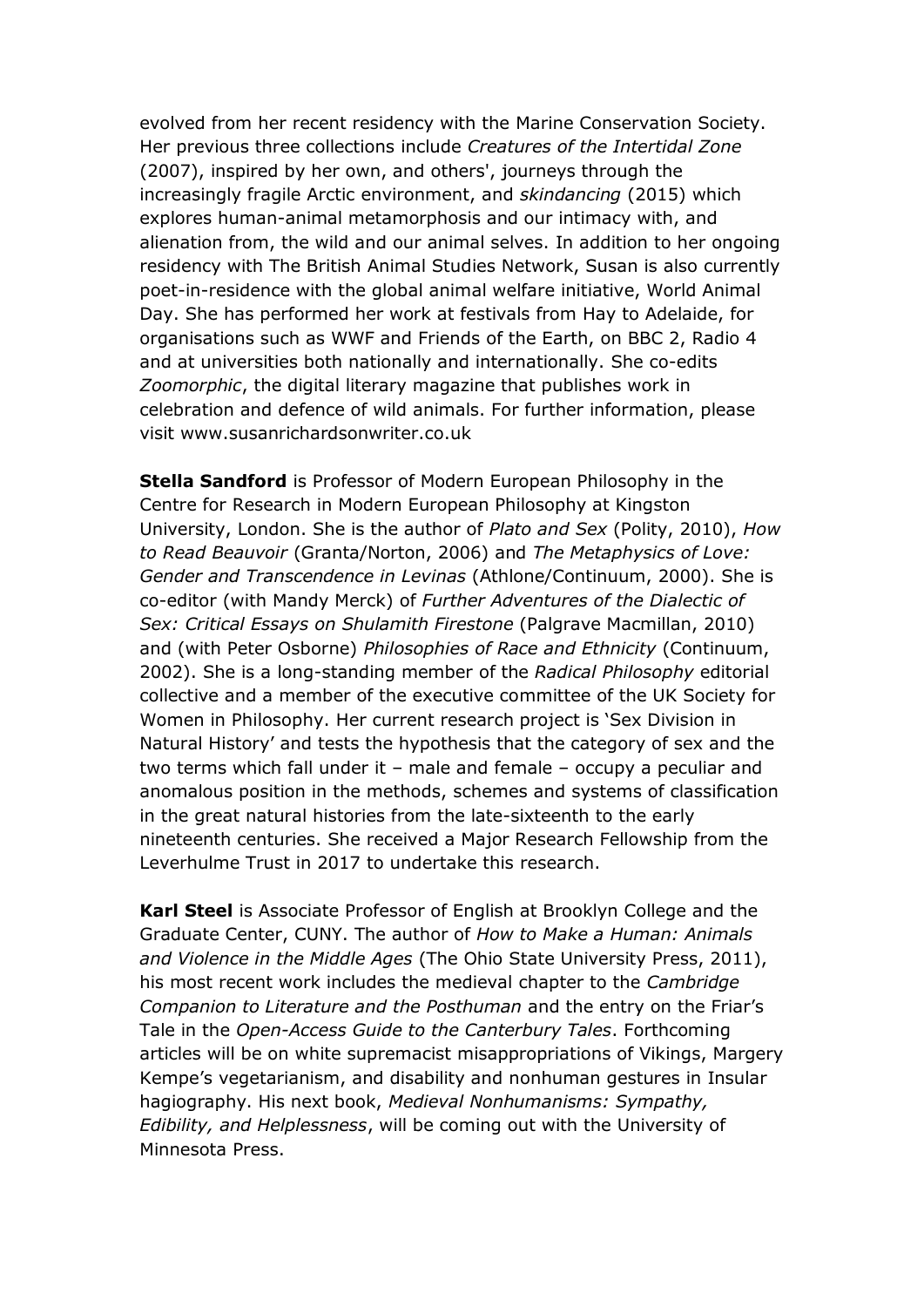## Panelists

**Sarah Bezan** is a Newton International Fellow at The University of Sheffield's Animal Studies Research Centre (ShARC). Her current project, "Animating the Fossil Image: Iconographies of Contingency in Contemporary Paleoart" examines how emerging paleoartists are challenging visual narratives of evolutionary progress in a time marked by environmental uncertainty. Her recent co-edited book, *Seeing Animals After Derrida* (published in Lexington Books's Ecocritical Theory and Practice Series), takes up the matter of Derrida's treatment of animality for the current epoch by presenting a case for new philosophical approaches and aesthetic paradigms that challenge the ocularcentrism of Western culture. She is also currently assembling a book manuscript on the evolutionary aesthetics of decomposition in Darwinian literature and art, along with a co-edited special issue (with Susan McHugh) on "Taxidermic Forms and Fictions" for *Configurations: A Journal of Literature, Science, and Technology*.

**Julien Dugnoille** received his DPhil in Anthropology from the University of Oxford. His doctoral dissertation entitled *The Seoul of cats and dogs: Trans-species ethnography of animal welfare and animal cruelty in contemporary Korea*, will be published with the University of Chicago Press in 2018. This research is based on ethnographic fieldwork in Seoul from July 2012 until August 2013 and explores how Koreans struggle to make sense of the tension between the emergence of animal welfare and the perpetuation of traditional health behaviours that involve the processing of cats and dogs for food and zootherapy. He attracted prestigious Studentships (ISCA), Fellowships (Korea Foundation, Fulbright), Grants (Academy of Korean Studies) and Awards (World Congress of Korean Studies Paper Prize) for various aspects of his research agenda related to human-animal interactions. He has published some of his findings in peer-reviewed *journals like Ethnography*,*Visual Studies* and *Anthropology Today* and have a forthcoming manuscript with *Food, Culture and Society* (April 2018). He is also co-editing with Tim Ingold a volume on Living together and Symbioses based on the 2015 ASA conference held in Exeter which will be published with Bloomsbury in 2018. He has been full-time permanent Lecturer in Anthropology at the University of Exeter since 2015.

**Jessica Eisen** is a doctoral candidate at Harvard Law School, and a Visiting Researcher with Osgoode Hall Law School's Institute for Feminist Legal Studies. Jessica's research interests include equality law, constitutional law, law and social movements, feminist legal theory, and animal law. Her work has been published in the Journal of Law and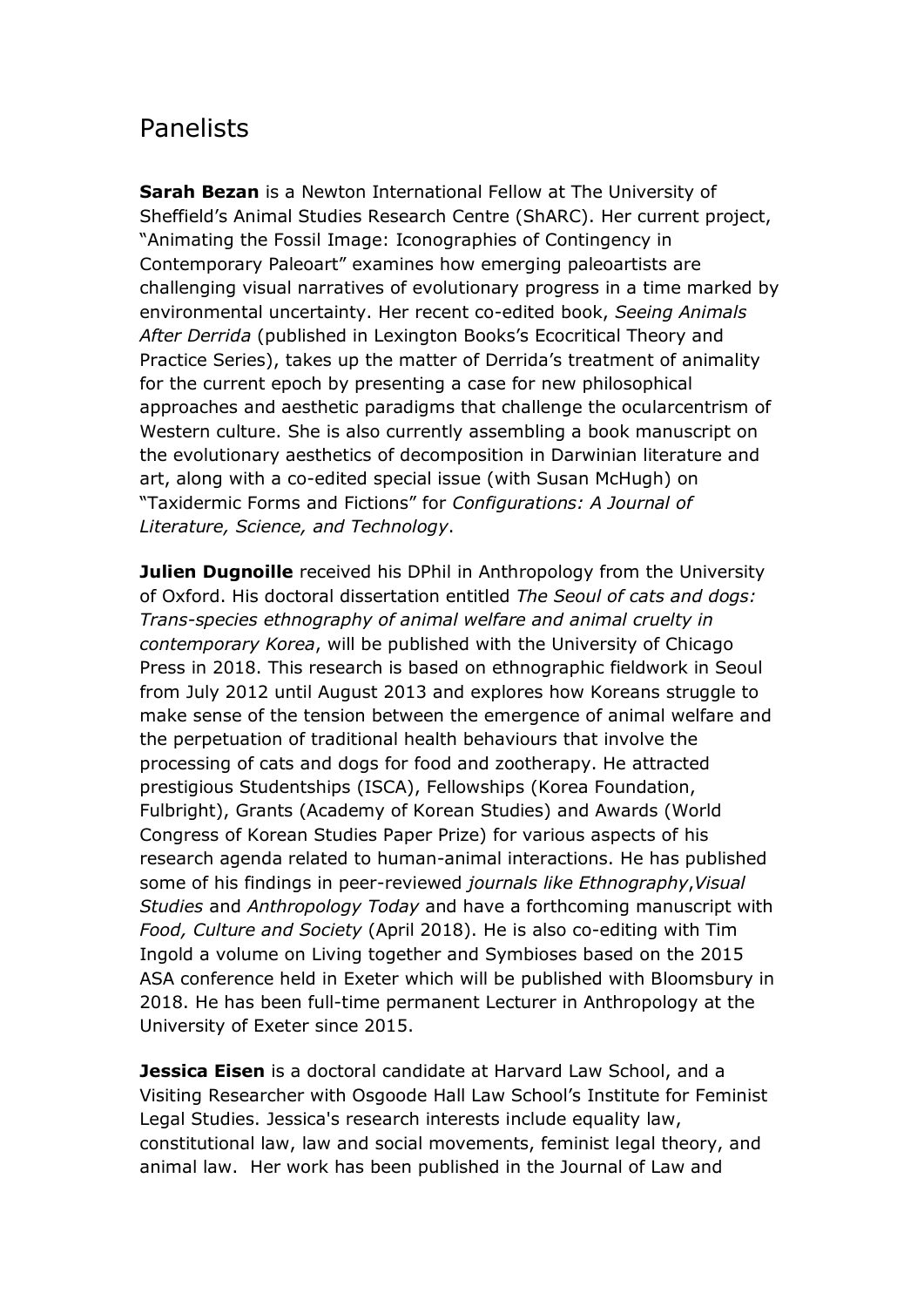Equality, the Animal Law Review, the Canadian Journal of Poverty Law, Transnational Legal Theory, Queen's Law Journal, ICON-The International Journal of Constitutional Law, and the Michigan Journal of Law Reform (forthcoming). Jessica has degrees from Barnard College (BA, Political Science and Human Rights Studies), The University of Toronto Faculty of Law (JD), and Osgoode Hall Law School (LLM). Jessica has practiced human rights and discrimination law and constitutional law in Ontario, Canada.

**Greg Garrard** is Associate Dean of Graduate Studies in the Faculty of Creative and Critical Studies at the University of British Columbia, Okanagan, and a National Teaching Fellow of the British Higher Education Academy. A founding member and former Chair of the Association for the Study of Literature and the Environment (UK & Ireland), he is the author of *Ecocriticism* (Routledge 2004, 2011 2<sup>nd</sup> edn), a widely-used introductory text that has been translated into Arabic, Turkish, Korean and Brazilian Portuguese. His research, ranging from British environmental fiction to animal studies, ecopedagogy and ecocritical literary theory, has been published in *SubStance, Contemporary Literature, Configurations, Studies in Romanticism,* and numerous edited collections. He is the editor of *Teaching Ecocriticism and Green Cultural Studies* (Palgrave 2011) and *The Oxford Handbook of Ecocriticism* (OUP 2014), and series co-editor of *Environmental Cultures* from Bloomsbury Academic. He is currently lead author of a comparative study of the cultures of climate scepticism in the UK, USA, France and Germany.

**André Krebber** is a critical and cultural theorist working across the environmental humanities, human-animal studies and the history and philosophy of science. His work concerns concepts and cultural notions of the animal, ecocriticism, epistemology and aesthetics. His current project explores natural beauty as an empirical category for a non-instrumental study of nature. He is a lecturer in social and cultural history/humananimal studies at the University of Kassel, Germany, and at the moment also a postdoctoral fellow at the University for Edinburgh, UK. As part of his fellowship I am preparing his first monograph for publication under the title *The Animal Nonidentical of Enlightenment: Adorno and Ecocritique*, which investigates the animal as an object of knowledge in the context of the Enlightenment. He is an international associate of the New Zealand Centre for Human-Animal Studies, where he also pursued my PhD. In 2016, he co-hosted "Animal Biographies: Recovering Selfhood through Interdisciplinary Narration" at Kassel University. A selection of extended papers from the conference is being published in Palgrave's Studies in Literature and Animals series in 2018.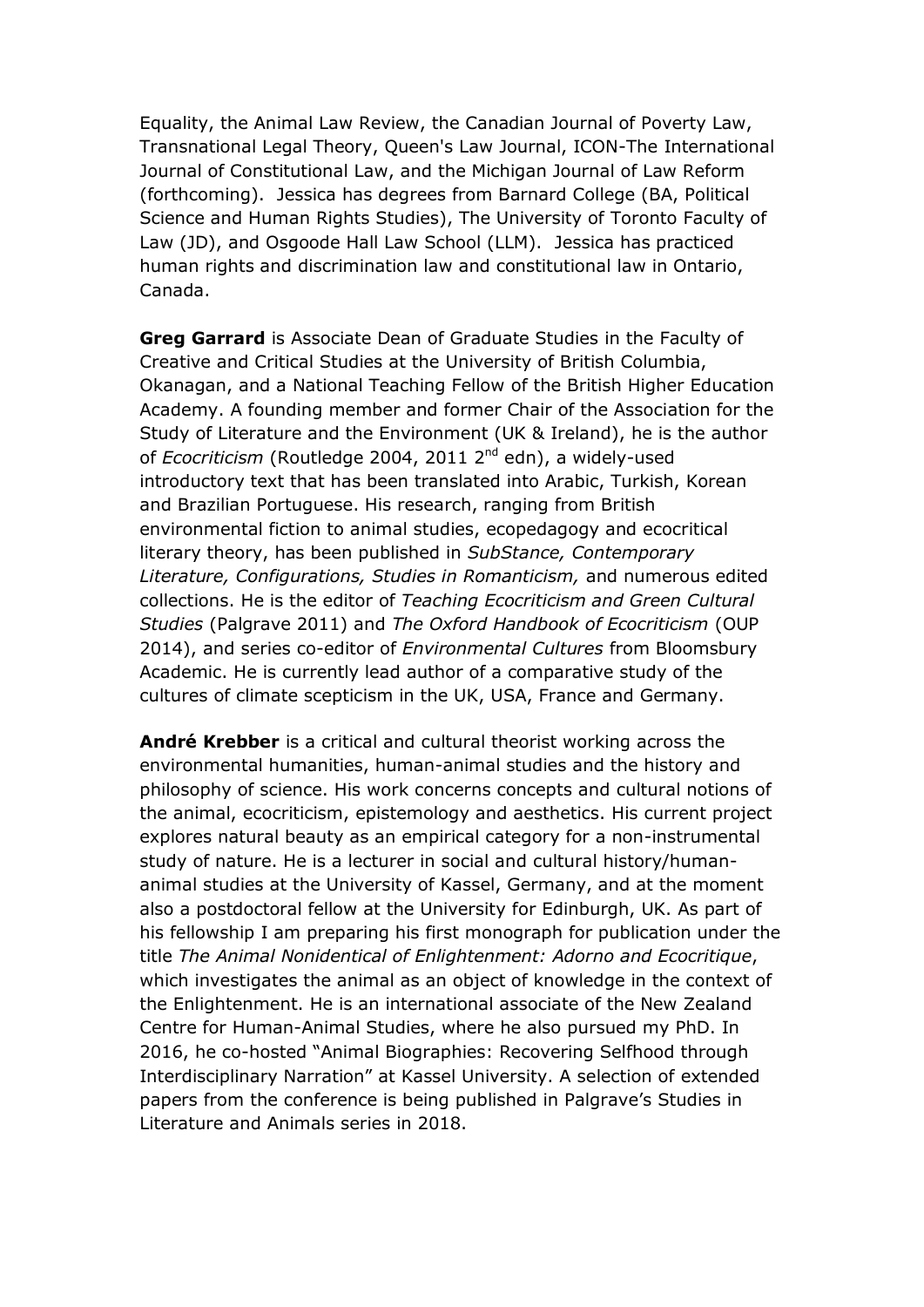**Ina Linge** is Associate Research Fellow in the College of Humanities at the University of Exeter. She is a member of the University's Centre for Medical History and the Rethinking Sexology project, funded by the Wellcome Trust. Ina's postdoctoral project focuses on the ways in which early twentieth century sexologists in Britain, Germany, Austria and Switzerland made use of zoological research in order to study human sexuality, and the ways in which literature and culture reflected on the convergence of concepts of human and animal gender and sexuality. Ina has a PhD in German from the University of Cambridge, MPhil in Multidisciplinary Gender Studies (also Cambridge), and BA in English and Creative Writing from Royal Holloway, University of London. Before her PhD, Ina spent a year as Tsuzuki Scholar at Nihon Keizai University in Fukuoka, Japan, to study Japanese language and culture. Ina's most recent publications include the co-edited volume *Biological Discourses: The Language of Science and Literature Around 1900* (2017).

**Zoé Marty** is a PhD student in Art History at the Ecole du Louvre. Graduated from the Ecole du Louvre, she studied the representation of justice in Fritz Lang and the iconographical links between art history and cinema. Her thesis focus on the representation of terrible animals at the romantic period in Germany, England and France. Her research interests also include bestiality and the figure of the 'femme fatale' in Nineteenthcentury visual arts.

**Shona McCombes** is a postgraduate student in the European GEMMA programme in Gender Studies, jointly taught at the Central European University and the University of Utrecht, and funded by a prestigious Erasmus Mundus scholarship. She holds a first-class degree in English Literature and an MLitt with distinction in Modernities (funded by an AHRC scholarship), both from the University of Glasgow. Her broad research interests are in environmental humanities, animal studies, posthumanism, biopolitics, and narrative studies. The proposed paper is based on a chapter of her thesis, which investigates the politics of the "wild" in British and Scottish national imaginaries, tracing relations between people, animals, plants and landscapes in conservation discourse and nature writing, particularly in relation to gender, race and class. She is also a published writer of fiction and criticism; last summer she was selected for a two-week residency at Outlandia, a treehouse studio in Glen Nevis, to work on research and writing related to her thesis project.

**Reuben Message:** originally from South Africa, Reuben originally came to the UK on scholarship to study literature, but was subsequently turned by sociology, science and technology studies, and human-animal related themes via an MSc and, a PhD at the London School of Economics, completed in late 2016. His thesis examined 19th century aquaculture